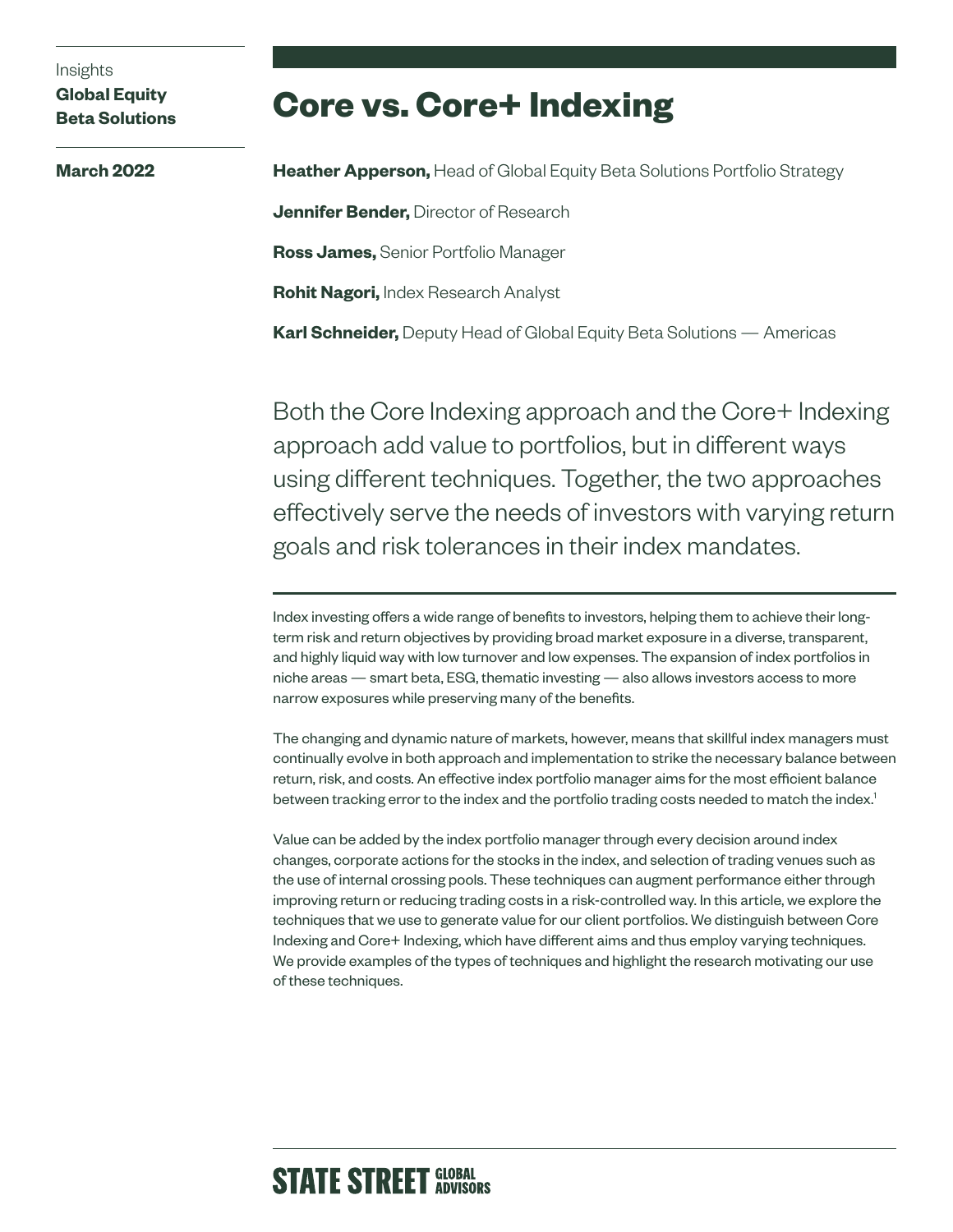# **Core Indexing vs. Core+ Indexing: What Is the Difference?**

Adding value in index portfolio management means exploiting micro-inefficiencies in the construction of indices or management of index portfolios. Over the 30+ years we have been managing equity index funds at State Street Global Advisors, we have seen these microinefficiencies play out in many ways over the years. Evolving index rules, changing market structures, and new market participants all impact these inefficiencies. The concept of adding value is embedded throughout our index investment process in a variety of ways — both through our conventional portfolio management process and through the use of more explicit value-add techniques, which we brand as Core+.

The main difference between Core and Core+ is the latter's objective to explicitly generate returns above the index. While this is done in a risk-controlled way, by necessity the tracking error on these types of portfolios is generally higher than conventional Core portfolios as the portfolio manager must be allowed to make more active decisions relative to the benchmark. Figure 1 highlights the key differences between the two approaches.

| <b>Core Indexing</b>                                                                                        | <b>Core+Indexing</b>                                                                                                   |
|-------------------------------------------------------------------------------------------------------------|------------------------------------------------------------------------------------------------------------------------|
| Leverages a set of risk aware, time-tested core indexing<br>techniques to minimize cost and preserve wealth | Incorporates added techniques with the objective<br>of potentially generating returns above the index                  |
| Incorporates global best practices and is generally applicable<br>to all clients and portfolios             | Applicable to investors who are comfortable<br>with potentially higher tracking error and<br>off-benchmark investments |

Source: State Street Global Advisors analysis.

# **Core Indexing: Our Universal Approach to Managing Index Portfolios**

Figure 1

**Core Indexing vs. Core+ Indexing**

> Core Indexing mostly encompasses portfolios tracking market-capitalization-weighted indices, which in the absence of any changes, are essentially self-rebalancing. However, all indices are regularly rebalanced (reconstituted) with a number of securities being added and deleted and weight/share changes occurring in the remaining securities. In addition, corporate actions and index events in between rebalance dates are common occurrences. It is the management of these changes (additions, deletions, free float changes, new share issues, corporate actions, and reinvestment of dividend income, to name a few) that provide an opportunity for us to exercise our indexing expertise and add value through portfolio management.

> While Core+ focuses on return enhancement, the essence of Core Indexing techniques is cost minimization and wealth preservation, which we utilize across all our index portfolios. The ways we add value are both at the portfolio level and security level (as shown in Figure 2) but the focus across all cases is to preserve wealth and to minimize costs while balancing tracking error of the portfolio relative to the index that we are tracking. Portfolio level techniques include index rebalances/changes, transaction cost mitigation strategies, cash equitization and dividend reinvestment. At the security level, we pay attention to corporate actions such as spin-offs, buybacks, etc. as well as scrip dividends, placings and book builds. Participant-related flows also allow us an opportunity to add value with a focus on minimizing costs.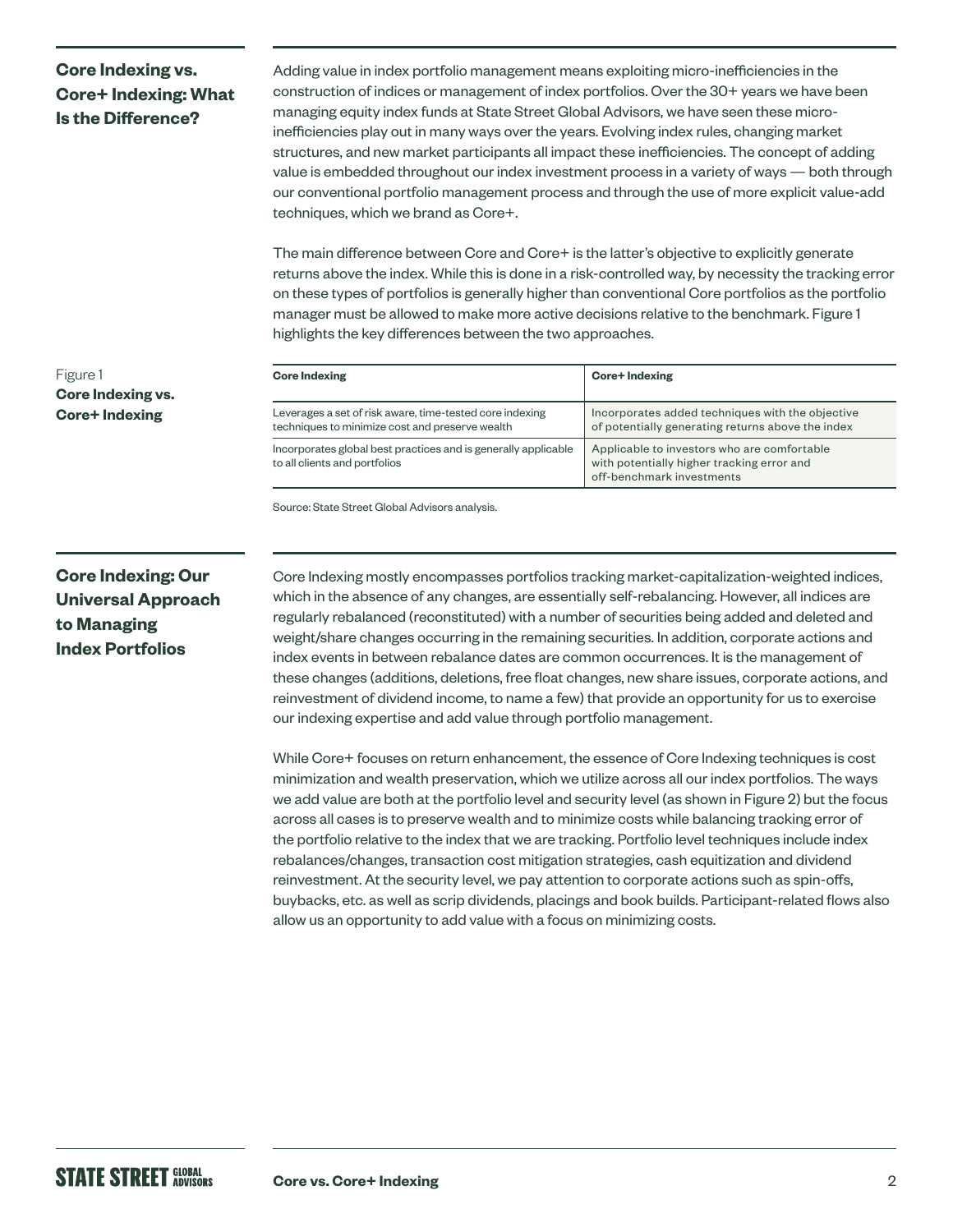## Figure 2 **Ways We Add Value in Core Indexing**



Source: State Street Global Advisors analysis.

**Index Rebalance/Changes** Globally coordinated effort to minimize the impact of index rebalances and add value when possible (Part of GOT)

**Transaction Cost Mitigation Strategies** Partner with trading to determine cost-efficient trading strategies and/or leverage internal crossing capabilities

**Cash Equitization and Div Reinvestment** Use futures to minimize cash drag and ensure a portfolio remains as fully exposed as possible

**Scrip Dividends** Adding value when the scrip dividend price is lower than the current market price of a stock

**Corp Actions** Pursuing an alternative corporate action implementation relative to the index provide

**Placings/Book Builds** Attempting to acquire a stock at a discount and avoid some explicit trading costs

By far, the most significant changes in index portfolios stem from index reconstitutions or rebalances, when the index constituents change according to the pre-determined index rules set by the index vendors. These occur periodically throughout the year and are different from one index to another. It is worthwhile to note that in the 1980s and 1990s, researchers observed an "index effect" whereby securities being added to major indices would get a meaningful lift as index managers would need to buy those securities and securities being deleted from major indices would experience a price decline. Since then, the index effect has weakened, particularly for major large cap developed market indices such as the S&P 500, Russell 1000, and MSCI World Indices, as more market participants have become aware of this opportunity. For many of the major indices, the index effect is arbitraged away almost as soon as the index vendors announce the changes, and many times even earlier than that. (We also observe a significant rise in the traded volumes of these securities ahead of the implementation date, which is consistent with this trend).

That said, there are still segments of the global equity universe where the index effect is still prominent. In a paper we recently wrote, "The Past, Present, and Future of the Index Effect" (Journal of Index Investing, 2019), we found that the excess return (adjusted for index return) between the announcement dates and rebalancing (effective) dates for the MSCI Emerging Markets and Russell 2000 Index remained meaningful even in recent years. As shown in Figure 3, over the period January 2010 to December 2018, there was the opportunity to earn 14 bps and 9 bps, respectively, from trading the additions and deletions on the announcement date and holding the securities until the index rebalance date.

| <b>Index Analyzed</b>          | Average Value Add Opportunity (Cumulative Annual Excess Return between<br>Announcement and Index Rebalance Date in bps) |
|--------------------------------|-------------------------------------------------------------------------------------------------------------------------|
| S&P 500                        | $-0.3$                                                                                                                  |
| Russell 1000                   | 1.0                                                                                                                     |
| <b>MSCIUSA</b>                 | 2.0                                                                                                                     |
| <b>MSCI World</b>              | 2.0                                                                                                                     |
| <b>MSCI Emerging Markets</b>   | 14.0                                                                                                                    |
| MSCI World Small Cap           | 2.0                                                                                                                     |
| Russell 2000                   | 9.0                                                                                                                     |
| FTSE All World Developed Index | 0.2                                                                                                                     |

Source: The Past, Present, and Future of the Index Effect. Journal of Index Investing, 2019. J. Bender, R. Nagori, and M. Tank.

Figure 3 **Empirical Results on the Index Effect**  January 2010 to December 2018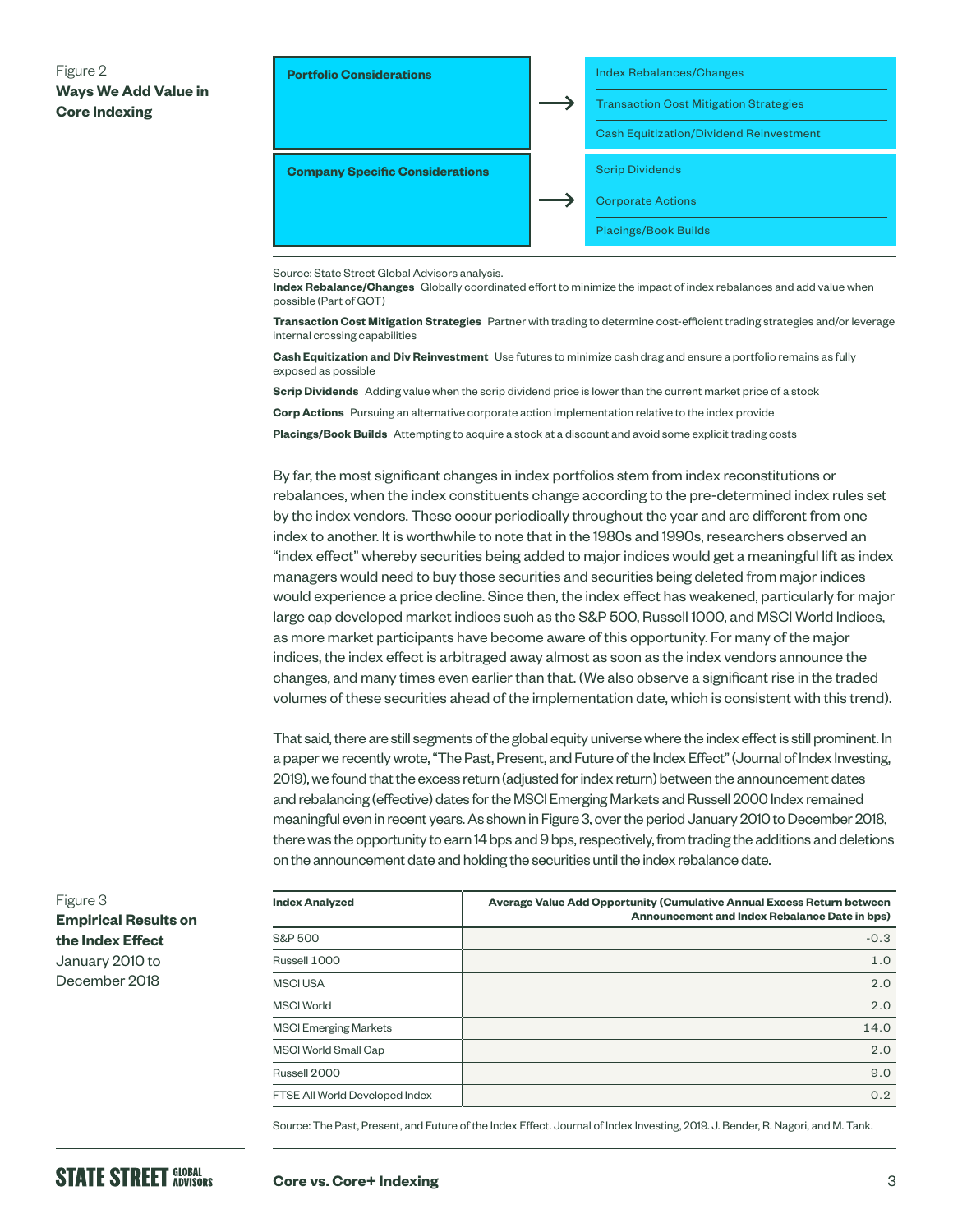In practice today, during rebalances or reconstitutions, portfolio managers with input from trading and research, determine what implementation techniques or strategies should be utilized for which indices. Analysis of recent rebalances and broker research are also utilized. These inputs help inform the portfolio managers so they can achieve the best balance between index turnover, tracking error, and cost of trading in the context of each client portfolio's stated objective.

As we have seen, not all index changes encounter the same market dynamics or supply-demand considerations. Our research and analysis of trading patterns and liquidity cover all major index providers, and separately consider size, region, type of index change (add/delete/free float or shares-in-issue). This enables nuancing in terms of how and when we trade. To best organize these efforts, we employ a framework around index rebalances called Global Organized Trading (GOT), which encompasses a series of global trading strategies that portfolio managers can follow. The GOT framework is dynamic and customized around each index event and will accommodate different exposures, portfolio sizes, and risk tolerances.2

The factors that are taken into consideration when defining these trading strategies include, but are not limited to:

- The estimated relative volume expected to be traded for stock(s) involved in an index change event, as well as trading volume leading up to the event indicating what portion of the trade may have already been satisfied
- External factors such as shelf registrations and strategic owners looking to sell
- Derivatives markets to gain insight on short index holders who look to trade in the opposite direction from traditional index funds
- The macro environment including market volatility, economic releases, sector specific issues or company related news
- Internal liquidity to minimize the impact of trading in the open market
- Trends in past index changes and rebalances
- Local market restrictions, such as bans on shorting, that may reduce market liquidity around index events

Lastly, we see our size and ability to internally cross as an important benefit to our clients and we go to great lengths to ensure that all possible opportunities are exhausted through crossing, where we're able to avoid costs like broker fees, spreads, market impact, and local and international taxes (in some cases). Additionally, portfolio managers monitor portfolio turnover not only for the negative impact on performance of transaction costs, but also because a higher turnover has an impact on the administration and custody costs for that particular account.

## **Case Study: Corporate Action Example**

Last summer, a large European company (Company X) acquired a certain percentage of a foreign listing (Company Y) by way of a share exchange. This resulted in a decrease in the acquired company's shares in the MSCI Emerging Market Indexes and an increase in the acquiring company's shares across MSCI World & Europe Indexes. Implementation options related to the event were to 'tender or 'take no action.' (TNA).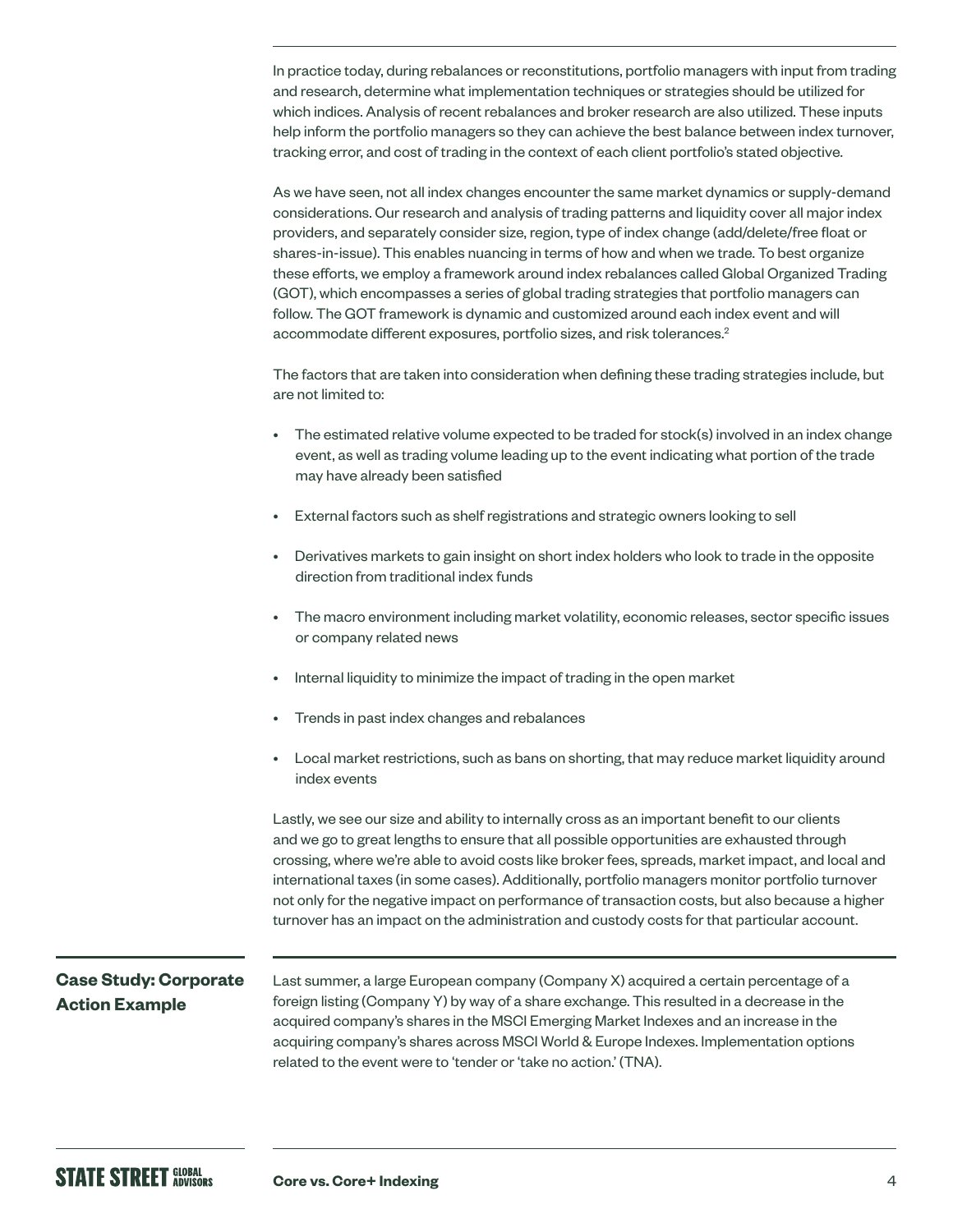|                                                                                                                             | Our approach was threefold: We elected a 100% tender for all broad-based MSCI ACWI and<br>ACWI ex US Index strategies. For more concentrated emerging market strategies we elected a<br>75% tender due to the relatively higher weight of the position and because Company X required<br>selling post-election day. Company Y was also in high demand due to special interest from<br>securities lending operations. In instances where we 'took no action' on a portion of the shares,<br>additional value-add was generated from these lending opportunities.                                 |
|-----------------------------------------------------------------------------------------------------------------------------|-------------------------------------------------------------------------------------------------------------------------------------------------------------------------------------------------------------------------------------------------------------------------------------------------------------------------------------------------------------------------------------------------------------------------------------------------------------------------------------------------------------------------------------------------------------------------------------------------|
|                                                                                                                             | Our actions generated the following positive results:                                                                                                                                                                                                                                                                                                                                                                                                                                                                                                                                           |
|                                                                                                                             | Global Equity Beta Solutions sell demand was able to satisfy three-quarters of the buy side<br>trade of Company X via internal liquidity sources, generating cost savings to clients.                                                                                                                                                                                                                                                                                                                                                                                                           |
|                                                                                                                             | Post expiry through index implementation date, the spread of Company X vs. Company Y<br>significantly widened, resulting in over 11 bps of total savings (~8bps in MSCI Emerging Markets;<br>~2.5 bps in MSCI ACWI ex US; ~1 bp in MSCI ACWI), or value-add from the corporate action.                                                                                                                                                                                                                                                                                                          |
|                                                                                                                             | Source: State Street Global Advisors, Bloomberg. For illustrative purposes only. This information should not be considered a<br>recommendation to invest in a particular sector or to buy or sell any security shown.                                                                                                                                                                                                                                                                                                                                                                           |
| <b>Core+Indexing:</b><br><b>Boosting Portfolio</b><br><b>Return Through</b><br><b>Enhanced Techniques</b>                   | We now turn to Core+ Indexing, which consists of return enhancement techniques that seek to<br>generate additional return, aka be a source of "value-add" in a portfolio (not to be confused with<br>our earlier notion of "adding value" across all portfolios we manage). These techniques include<br>predicting which securities will be added and deleted to indices ahead of when they are actually<br>announced, predicting which recent IPOs will be added to indices, and taking advantage of<br>arbitrage opportunities such as pairs trading of different share classes. <sup>3</sup> |
| <b>Predicting Index Events</b><br>to Maximize Value                                                                         | Our research has shown that the potential value-add from the index effect is higher where one<br>can accurately predict and trade index changes ahead of the announcement. This is true even<br>for indices/universes where the index effect between announcement and rebalance date has<br>weakened in the last decade. Figure 4 shows the potential value add around the MSCI World Index<br>reconstitution. It is clear that more opportunity exists in pre-announcement trading where the<br>potential value add has been at times twice that of the value add after the announcement date. |
| Figure 4<br><b>Example of Potential</b><br><b>Value Add Ahead of</b><br><b>Announcement Date</b><br><b>MSCI World Index</b> | Value Add (%)<br>0.25<br><b>Effective Date</b><br><b>Announcement</b><br>0.20<br>0.15<br>0.10                                                                                                                                                                                                                                                                                                                                                                                                                                                                                                   |
| Average of 2010-2013<br>(Per Annum)                                                                                         | 0.05<br>0.00                                                                                                                                                                                                                                                                                                                                                                                                                                                                                                                                                                                    |
| Average of 2014-2017<br>(Per Annum)                                                                                         | $-0.05$                                                                                                                                                                                                                                                                                                                                                                                                                                                                                                                                                                                         |
| 2018                                                                                                                        | $-0.10$                                                                                                                                                                                                                                                                                                                                                                                                                                                                                                                                                                                         |
| 2019                                                                                                                        | $-0.15$                                                                                                                                                                                                                                                                                                                                                                                                                                                                                                                                                                                         |
| 2020<br>000                                                                                                                 | $-0.20$<br>RD-30 RD-25 RD-20 RD-15 RD-10<br>$RD-5$<br><b>RD</b><br>RD+5 RD+10 RD+15 RD+20 RD+25 RD+30                                                                                                                                                                                                                                                                                                                                                                                                                                                                                           |

Source: MSCI, State Street Global Advisors analysis, as of December 31, 2021.

2021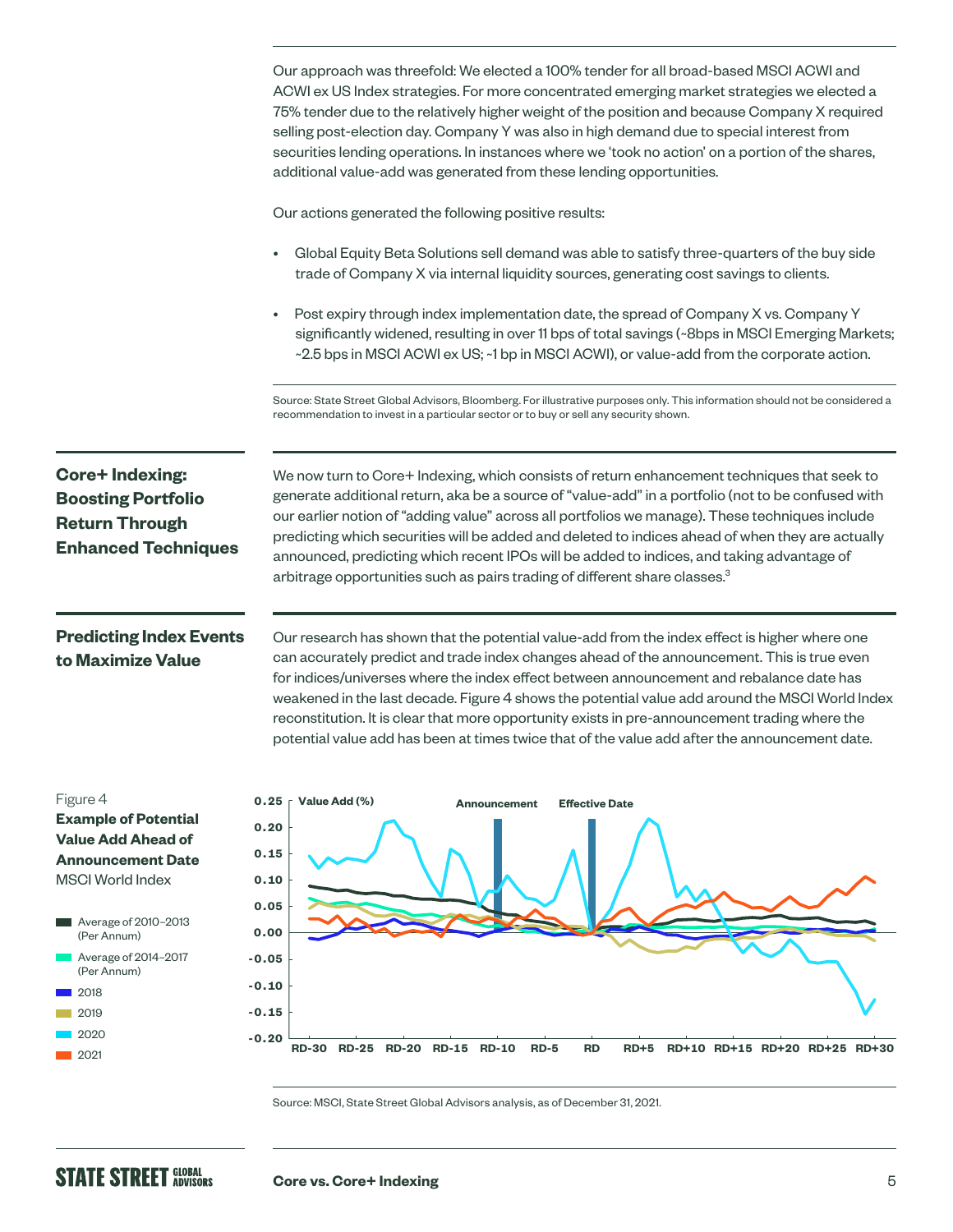Looking at other indices, Figure 5, similar to Figure 3, shows the potential excess return from buying additions and selling deletions 30 days ahead of the rebalance date historically over the January 2010 to December 2021 period. (Thirty days is selected as a reasonable window which is far enough ahead of all the major MSCI, FTSE, and S&P index announcement windows.) The potential for value-add is higher for all the indices, with the exception of the MSCI World Small Cap, and in some cases considerably more (e.g. the MSCI Emerging Markets opportunity set is 40 bps compared to 14 bps in Figure 3).

| <b>Index Analyzed</b>          | Average Value Add Opportunity (Cumulative Annual Excess Return between<br>t-30 and Index Rebalance Date in bps) (2010-2021) |
|--------------------------------|-----------------------------------------------------------------------------------------------------------------------------|
| <b>S&amp;P 500</b>             | 11.0                                                                                                                        |
| Russell 1000                   | 6.5                                                                                                                         |
| <b>MSCI USA</b>                | 6.0                                                                                                                         |
| <b>MSCI World</b>              | 6.8                                                                                                                         |
| <b>MSCI Emerging Markets</b>   | 48.9                                                                                                                        |
| MSCI World Small Cap           | $-21.6$                                                                                                                     |
| Russell 2000                   | 50.2                                                                                                                        |
| FTSE All World Developed Index | 3.9                                                                                                                         |

Source: State Street Global Advisors analysis, as of December 31, 2021.

We use our own analytics and integrate multiple prediction sources to determine a highconviction population of likely candidates to be added or deleted in a given index rebalance. From there, we analyze liquidity demand and define our trading strategy. Our approach will also incorporate risk constraints around trade sizes and potential impact in ex-ante tracking error, creating a robust risk-aware trading strategy. After the strategy is initially implemented, the performance is continually monitored through the rebalance date to ensure risks and any possible negative effects are minimized. At the same time, we may take the opportunity to lock-in any outsized profits if prediction trading has moved in our favor.

# **Techniques Around Corporate Events and Arbitrage Opportunities**

At the company or security level, there are a multitude of so-called "corporate events" each year. These include Mergers & Acquisitions, Corporate Actions (e.g., Splits, Reverse Splits, Capital Repayments, Special Cash Dividends, Rights Issues, Redemptions, and more) as well as other events resulting in changes in the number of shares (e.g. Share placements and offerings, Debt-to-Equity swaps, etc.) and Suspensions, Bankruptcies, and Delistings. We approach these corporate events opportunistically in our Core+ trading program. (In our Core Indexing approach, depending on the size and impact of these corporate events, we may use our Global Organized Trading framework to assess them.)

Separately, there may be arbitrage opportunities that we leverage, for instance pairs trading. This includes a range of trading techniques that seeks to harvest price dislocations between two stocks that have a common driver. This will usually take the form of a trade where we would take a small underweight in one stock and a corresponding overweight in the other, while maintaining an index neutral position and strict risk controls. The pairs can be:

- Event driven, such as ad-hoc index changes (cross border restructures, spin-offs) or M&A arbitrage (also called "Early Bird");
- Technical pairs, such as different lines of stock from the same issuer (American depositary receipt (ADR)/global depositary receipt (GDR) vs parent line; Asymmetric voting lines of the same company).

### Figure 5 **Empirical Results on the Index Effect Ahead of Announcement Date** January 2010 to December 2021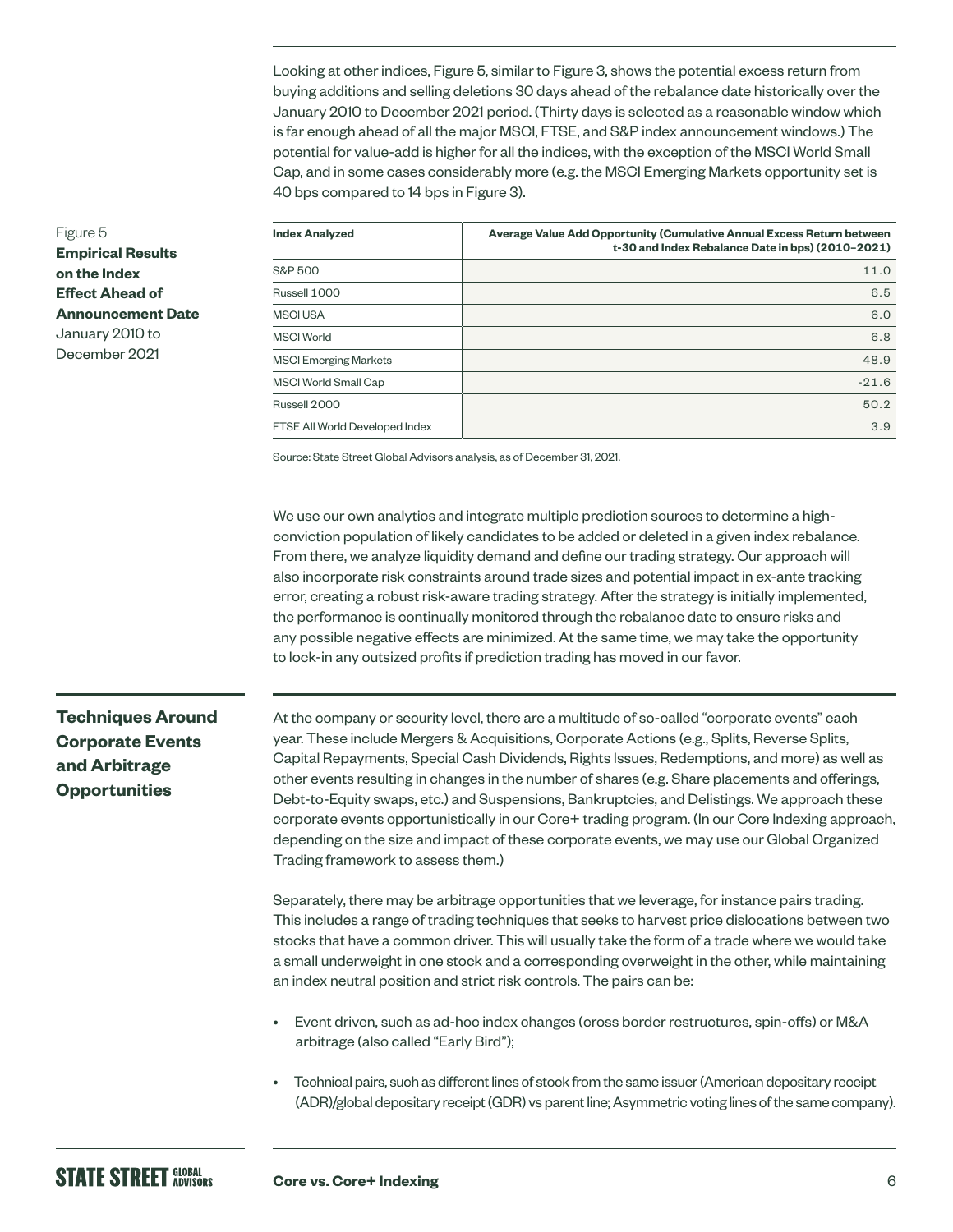In addition to the above, and where clients have given us permission to do so, bookbuilds and placings can be also approached more dynamically in order to capture additional value. This is a contrast to more traditional indexing mandates.

Initial Public Offerings (IPOs) are an example of where our research has shown there can be excess return opportunity around a corporate event. In a paper we co-authored with Robert Pozen, "Proactive Indexing: Index Funds and IPOs" (Journal of Index Investing, 2020), we analyzed U.S. listed IPOs between 2010 and 2018 which were added to the Russell 1000 and the Russell 2000 indices and concluded that index funds could have generated excess returns by buying IPOs prior to their inclusion in indices. Figure 6 shows the average index-adjusted performance (IAP) between the first day of trading (FD) and the index inclusion date (IID) for all IPOs included in the Russell 1000 in the first six months of trading. If one can predict which IPOs will be added to the Russell 1000 Index, additional return gains are meaningful. We further find that the potential for excess returns differs depending on the index, the timing of the purchase, the relative size (market capitalization) of the IPO and its sector.

- Figure 6 **Average/Median of IAP between First Day of Trading and IID Range for All IPOs Included in Russell 1000 in First Six Months of Trading** January 2010 to December 2018
- **Average IAP Median IAP**





Source: Proactive Indexing: Index Funds and IPOs. Journal of Index Investing, 2020. J. Bender, R. Pozen, and M. Tank, as of December 31, 2018.

To harvest the potential excess returns associated with IPOs, we utilize a risk-controlled framework which motivates the timing and sizing of our IPO trades prior to their inclusion in select indices. We forecast the expected security weight in the index on the IPO debut and set a range of early purchases based on historical data. Index inclusion ultimately hinges expected index weight of the security and the performance of the security during the first few weeks or months. Thus, the larger in size the IPO security is relative to the index, the higher the likelihood that the IPO will be added to the index.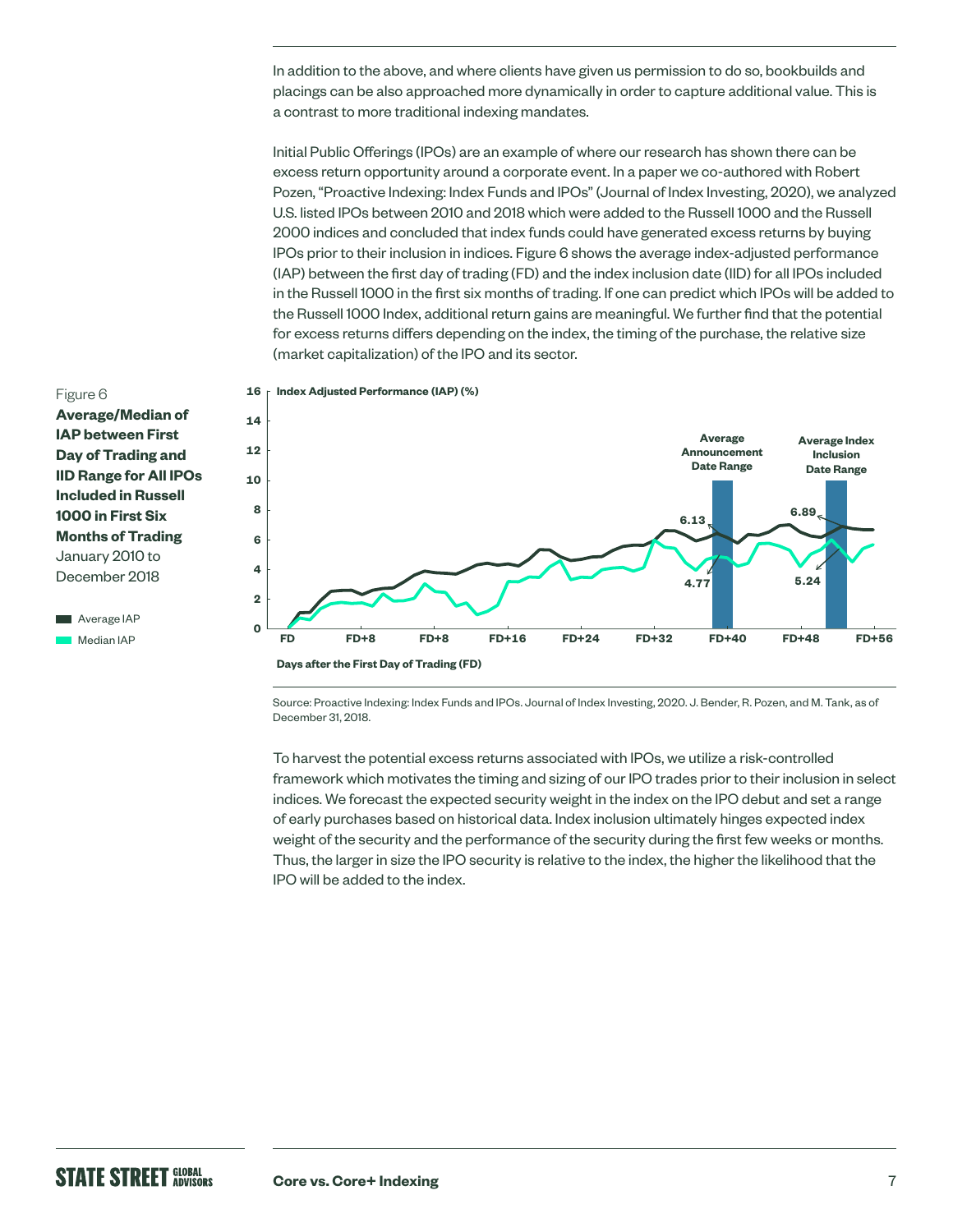### **Conclusion**

In this piece, we have explained the difference between two approaches — Core and Core+ that we use to manage index portfolios. In both cases, our aim is to "add value" for our clients but in two very different ways and two very different objectives. The Core Indexing approach, which we use across all portfolios we manage, leverages techniques such as transaction cost mitigation strategies, scrip dividends, and expertise around trading corporate actions. The goal for this approach is to minimize cost and preserve wealth. The Core+ approach has an explicit goal of potentially generating returns above the index and employs techniques such as predicting index changes, pairs trading, and IPO predictions. By necessity, the tracking error on portfolios that use the Core+ approach is generally higher as the portfolio manager must be allowed to make more active decisions relative to the benchmark. We offer these two approaches as investors may have different goals and risk tolerances in their index mandates. Ultimately, index investing has become a foundational way that investors today seek to achieve their long-term risk and return objectives. As such, index managers can help end investors by offering a growing range of objectives and outcomes.

- **Endnotes** 1 For a discussion around the benefits of indexing and recent trends, please see "Why Do You Believe That Indexing Works?" July 2021, SSGA Insight by Karl Schneider, Heather Apperson, and Nate Earle.
	- 2 Of the \$245B traded from 2016 to 2020 via GOT during the MSCI, FTSE, and S&P rebalances, our trading strategies delivered a gain of over \$43M vs the event date close equating to +1.8bps.
- 3 We began our index predictions model in 2018 and our IPO research in 2019. The IPO research we have done has mostly focused on the US indices but we are in the process of expanding these to global indices. Regarding pairs trading, our approach is more opportunistic, and has been implemented for several years.